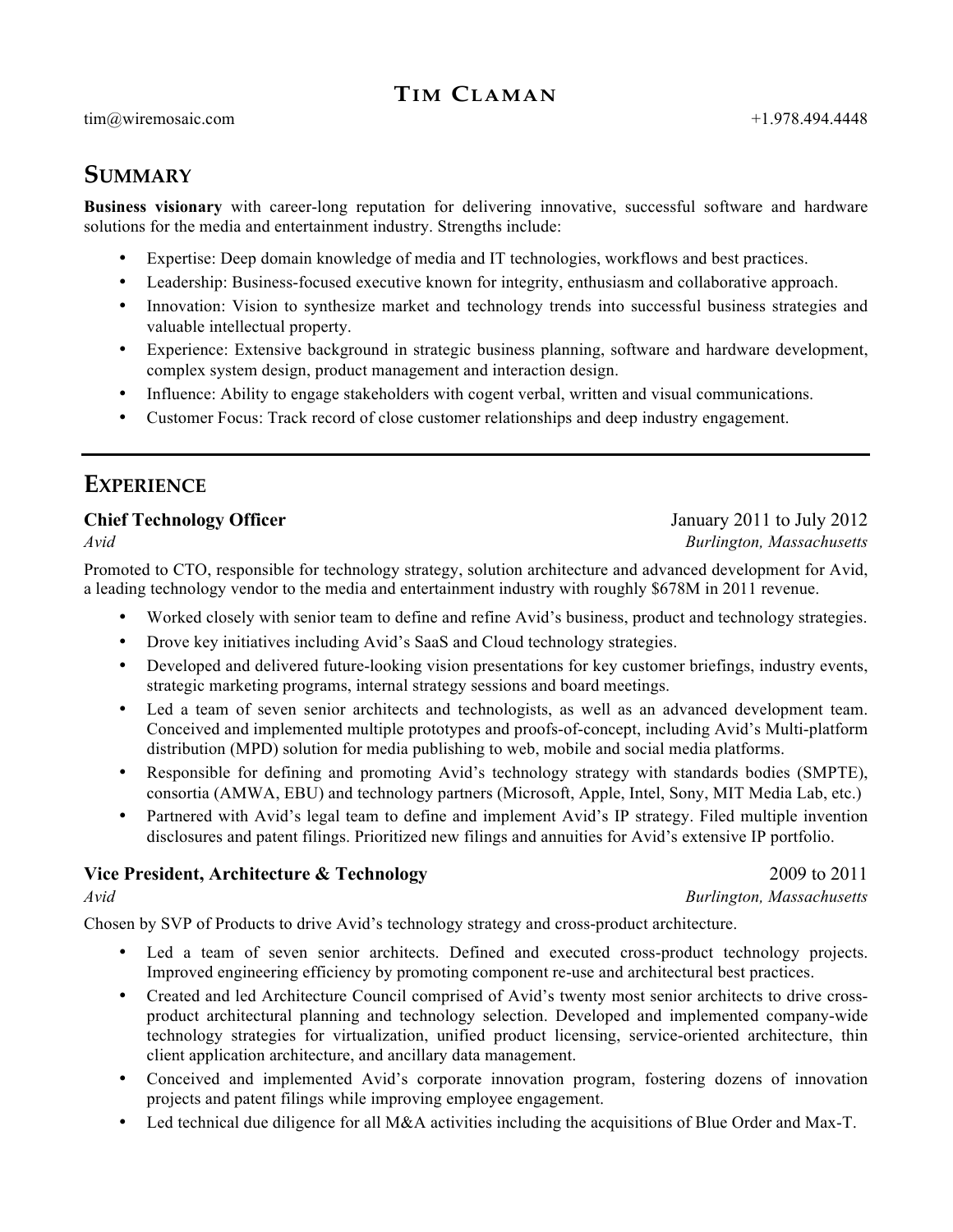# **Vice President, Video Product Strategy** 2008 to 2009

Promoted by GM to lead strategic planning for all of Avid's video products, totaling more than \$400M revenue.

- Led cross-functional teams to develop three-year product plans. Codified strategic plans with Avid's executive staff and board of directors
- Established development priorities for an R&D team with more than 500 total engineers, totaling more than \$80M in annual operating expense.

#### **Senior Director, Video Product Management** 2007 to 2008

*Avid Tewksbury, Massachusetts*

Appointed to lead the team responsible for Avid's professional nonlinear editing and broadcast solutions.

- Product line responsibility for Avid Media Composer, Symphony, NewsCutter, DS, AirSpeed and Deko.
- Defined three-year product strategy and roadmap for Avid's professional editing solutions that led to revenue growth and substantial improvement in customer perception, as measured by Net Promoter Scores. Defined the product roadmap for Media Composer versions 3.0, 3.5, 4.0, 4.5 and 5.0.
- Managed development priorities for an R&D team with more than 200 total engineers, totaling more than \$40M annual operating expense.
- Wrote the "Post Production and Nonlinear Editing" chapter of the *NAB Engineering Handbook*.

#### **Director, Video Product Design** 2005 to 2007

Selected to create and manage a nine-person global design team for Avid's industry leading video solutions, a portfolio of software and hardware products that generated combined annual revenue of approximately \$500M.

- Accountable for all aspects of user experience including visual and interaction design, workflow design, feature specification, competitive analysis, customer validation and technical product management.
- Partnered with Avid's engineering leadership to implement Agile/Scrum development practices.
- Defined and implemented work processes and centralized infrastructure for the product design team.
- Collaborated with CTO to drive Avid's Unified User Experience project, spanning all product lines.

#### **Director, Interoperability & Standards** 2003 to 2005

Chosen by COO and CTO to define and execute key technology and business initiatives both internally within Avid and externally with partners and standards bodies.

- Co-authored Avid's technology strategy with Avid's CTO, defining the core framework for interoperability, metadata, asset management, canonical file formats and workflow automation.
- Led the architectural design and implementation for Interplay, Avid's next generation production asset management solution. Drafted requirements documents and led the product design team.
- Avid's liaison to prominent broadcast industry groups such as SMPTE and the EBU. Member of the AAF Association board of directors, the Pro-MPEG Steering Committee and Avid's Strategy Team.
- Identified key strategic acquisitions in the areas of asset and content management. Led the technical due diligence for the acquisition of NXN Software, which became the foundation for Avid Interplay.

# **Director, Video Product Marketing** 2001 to 2003

*Avid Tewksbury, Massachusetts*

Transferred to corporate headquarters to lead the team responsible for product management, design and marketing for Avid's innovative Unity line of collaborative storage and infrastructure products.

• Delivered >20% annual revenue growth for Avid's networking and storage products during a down business cycle for the company's video division.

*Avid Tewksbury, Massachusetts*

*Avid Tewksbury, Massachusetts*

*Avid Tewksbury, Massachusetts*